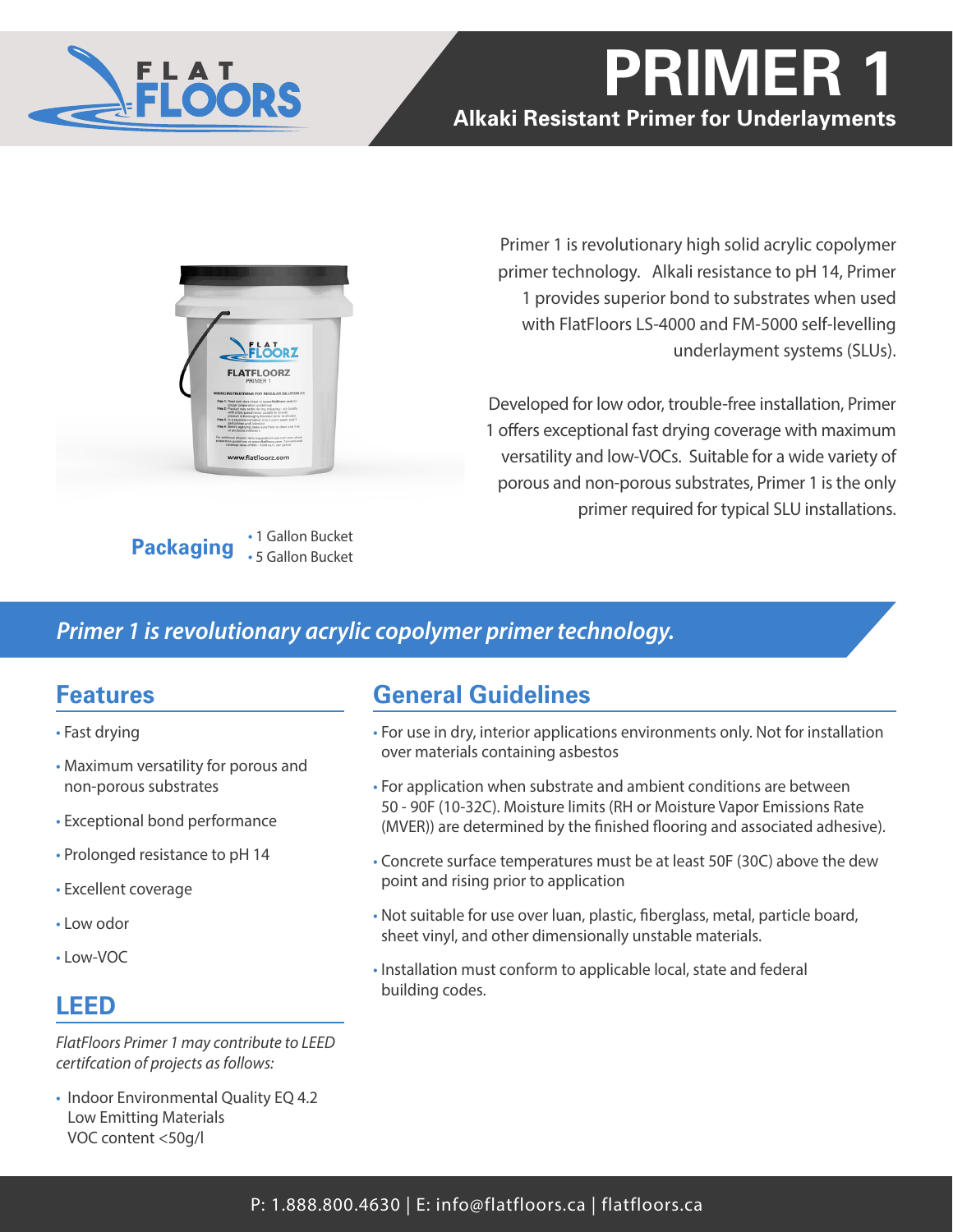

## **Properties (tested @ 23°C)**

| Time to dry before SLU application | 45-90 mins (temperature and humidity dependent)                        |
|------------------------------------|------------------------------------------------------------------------|
| Open time for SLU application      | Up to 48 hours (must be kept clean)                                    |
| Temperature for application        | 10°C to 32°C substrate and ambient                                     |
| Coverage per gal porous surface    | Diluted 3:1 (water:primer) may need to be altered depending on surface |
|                                    | 600 - 1000 sq ft (applied by soft tip broom)                           |
| Non-porous surface                 | Undiluted                                                              |
|                                    | 450 - 650 sq ft (applied by roller)                                    |
| Packaging                          | 5 and 1 USG (18.9 and 3.79 L) containers                               |
| <b>SKU</b>                         | 641595240442 for 5 USG                                                 |
|                                    | 641595240336 for 1 USG                                                 |
| <b>Shelf Life</b>                  | 24 months from date of mfg, stored properly                            |
|                                    | (DO NOT ALLOW TO FREEZE)                                               |
| Polymer type                       | Advanced acrylic copolymer                                             |
| Color                              | Orange                                                                 |
| <b>Flash Point</b>                 | $100^{\circ}$ C                                                        |

• **Division 3** 03 54 00 Cast Underlayment 03 54 16 Hydraulic Cement Underlayment

• **Division 9** 09 80 00 Floor Finishes

## **Storage**

Store in cool and dry conditions, out of direct sunlight in sealed containers.

DO NOT ALLOW TO FREEZE.

If material freezes, dispose in accordance with local, state and federal regulations.

# **Clean-up & Disposal**

Wash hands and tools with water before the dries to a lm to ensure easiest removal. Dispose of waste in accordance with all local, state and federal regulations.

# **Suitable Substrates**

*(On or above grade, well bonded, clean, dry, sound and stable)*

- Concrete absorbent and non-absorbent
- Gypsum
- Wood
- VCT
- Ceramic tile

## **References**

- ASTM F1869 Standard Test Method for Measuring Moisture Vapor Emission Rate of Concrete Subfloor Using Anhydrous Calcium Chloride
- ASTM F2170 Standard Test Method for Determining Relative Humidity in Concrete Floor Slabs Using in situ Probes
- Cement terrazzo
- Cutback adhesive residue
- Epoxy moisture vapor membranes (free from amine blush)
- Other approved substrates
- ASTM F-710 Standard Practice for Preparing Concrete Floors to Receive Resilient Flooring
- ASTM C1708 Standard Test Methods for Self-levelling Mortars Containing Hydraulic Cements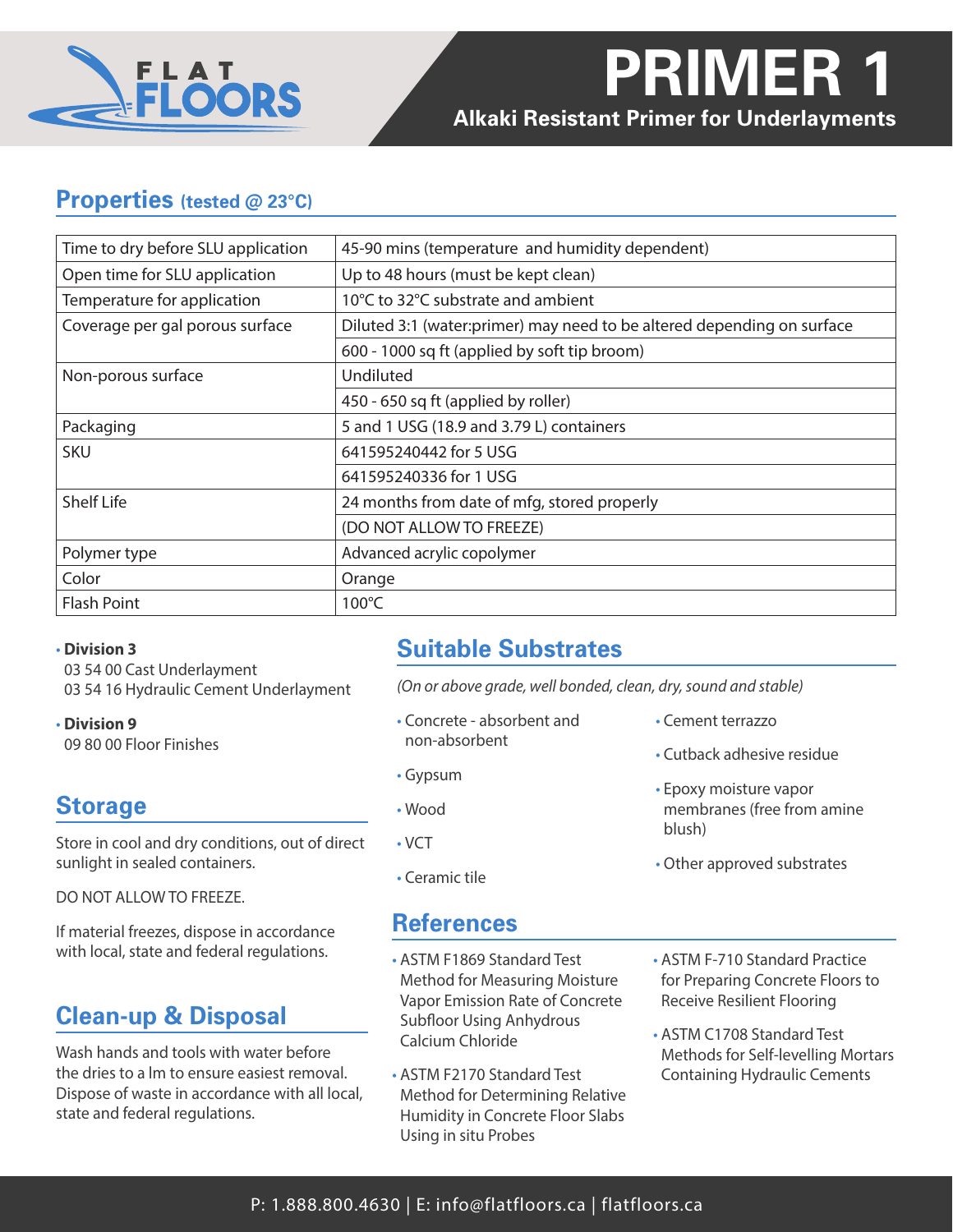

# **PRIMER 1 Alkaki Resistant Primer for Underlayments**

## **Preparation and Application** *(For professional use only)*

## **SURFACE PREPARATION**

All surfaces must be sound, stable, and clean. Ensure surfaces are free from dust and dirt and any bond breaking materials (silicates, curing compounds, oils). Mechanically remove weak surfaces and any contaminants to sound surface. Always finish cleaning by a final removal of contaminants by vacuum.

## **APPLICATION PROCEDURES**

Use chemical resistant gloves when handling.

### **Mixing**

To address any settling, mix Primer 1 briefly with a low speed (300 rpm) mixer and paint paddle to ensure all contents are homogenous (typically 30 seconds). Use full strength or as directed. When specific substrates require the dilution of Primer 1, mix again after diluted to the desired ratio with low speed mixer (typically 1 min). Remix diluted material if it sits more than 24 hours.

### **Material Application**

Substrates can be tested for absorbency onsite. Place a bottlecapful of clean water on the substrate, if it readily disappears into the substrate, substrate is absorbent.

### **Absorbent Substrates**

(Typically concrete, gypsum); Dilute primer 3:1 (water:primer). Ensure the substrate stays wet for at least 15 minutes. Substrates that "flash dry" may require additional dilution, or other remedial actions. If substrate does not stay wet at least 15 minutes, contact FlatFloors Technical Support at www.FlatFloors.ca. Gypsum substrates tend to be very absorbent and may require additional dilution.

Once diluted use a push broom with soft tips and spread Primer 1 with the broom working it back and forth across the surface to ensure penetration into the pores of the substrate. Avoid allowing the material to puddle, rather spread any puddles uniformly across the surface. Some highly porous surfaces may require an additional primer coat (primer effectiveness can be water tested with a capful of water after it has dried).

#### **Non-Absorbent Substrates**

(Wood, VCT, Adhesive Residues, Cement Terrazzo, Moisture Membranes). Apply undiluted Primer 1 with a paint or dual cage roller using a 3/8" nap roller. Spread to ensure the entire surface is covered with a thin, even layer, avoiding puddling. If material puddles, spread uniformly across substrate.

### **Dry Time**

Ambient conditions (temperature, humidity, air movement) will impact dry time. Primer 1 typically dries in 45 minutes to 90 minutes. Roll out to a uniform layer with no ridges or primer build. Areas must be re-primed if more than 48 hours passes since Primer 1 application, or in the case of contamination by dust or foreign material.

## **Precautions**

Read and follow all precautions and warnings indicated on the product label and on the product Material Safety Data Sheet (MSDS) available at www.FlatFloors.ca

# **For technical support contact 1.888.800.4630**